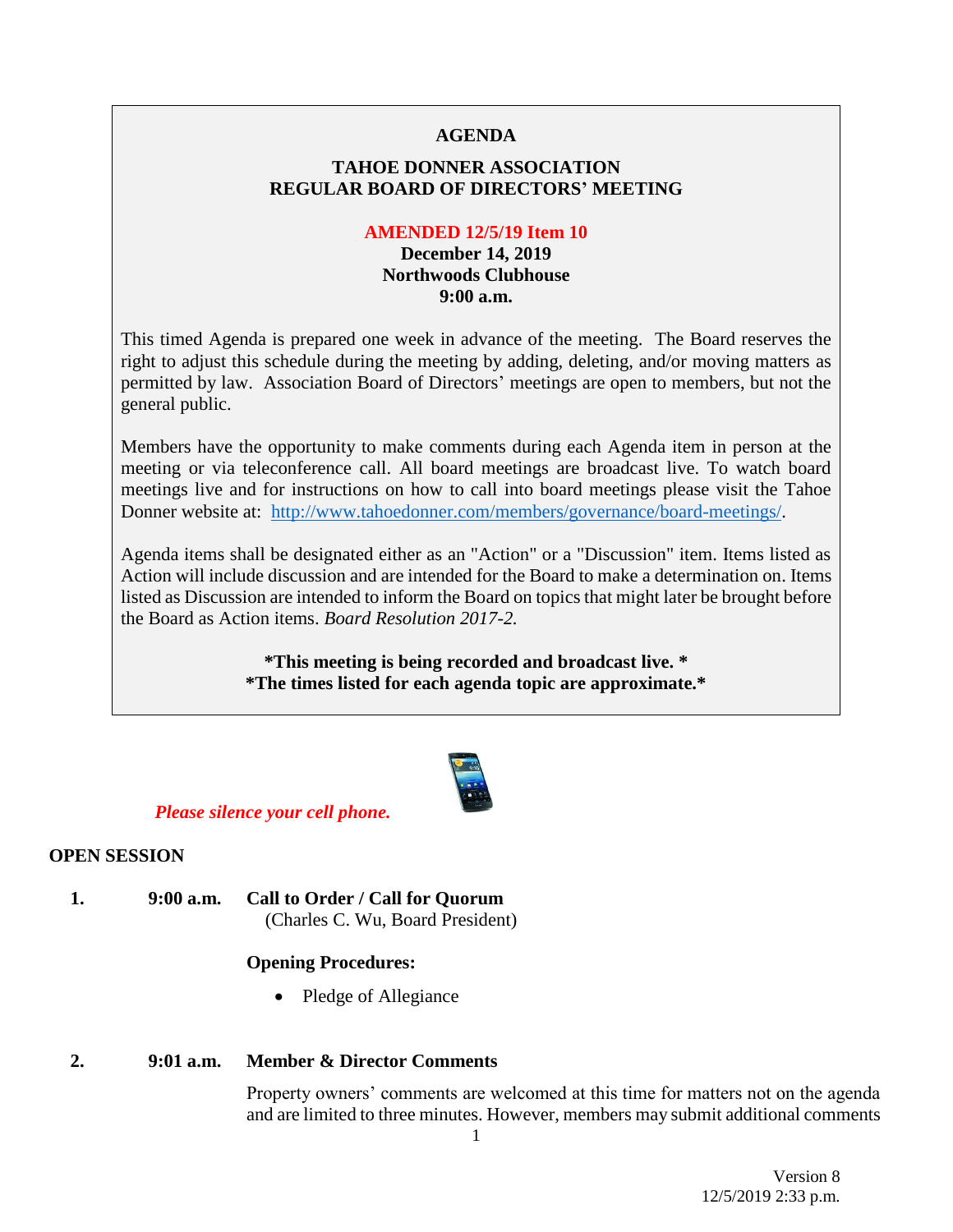by email to the Board at **board@tahoedonner.com**. The Board president will recognize members to comment on agenda items as they occur. Members will have the option of making comments during the meeting in person, or via teleconference call. Members are requested to identify themselves and to include Unit and Lot Number or Tahoe Donner address. Directors and Staff are limited by law to brief responses and clarifying questions to matters not on the agenda. Directors may request Staff to report back to the Board concerning such matters and place the matter on a future Board agenda.

Board meetings are defined by the Davis-Stirling Act as a gathering of a majority of directors at the same time and place to "hear, discuss, or deliberate upon any item of business that is within the authority of the Board." (Civ. Code §4090.) A Board meeting is a meeting of the corporation's Board of Directors' to conduct business of the corporation.

#### **3. 9:15 a.m. Action: Consent Calendar**

All items listed under the Consent Calendar are considered to be routine and will be approved by one motion. There will be no separate discussion of these items unless a member of the Board requests a specific item to be removed from the Consent Calendar for separate action. Any item so removed will be taken up following the motion to approve the remainder of the Consent Calendar.

- November 15, 2019 Meeting Minutes
- November 22, 2019 Meeting Minutes
- November 23, 2019 Meeting Minutes
- Executive Session Report
	- o October 17, 2019
	- o October 19, 2019
	- o November 1, 2019
	- o November 8, 2019
	- o November 14, 2019
	- o November 15, 2019
	- o November 22, 2019
	- o November 23, 2019
	- o December 3, 2019
- Elections DP for Inspector of Elections
- 5501 Report October
- Transfer of Funds Authorization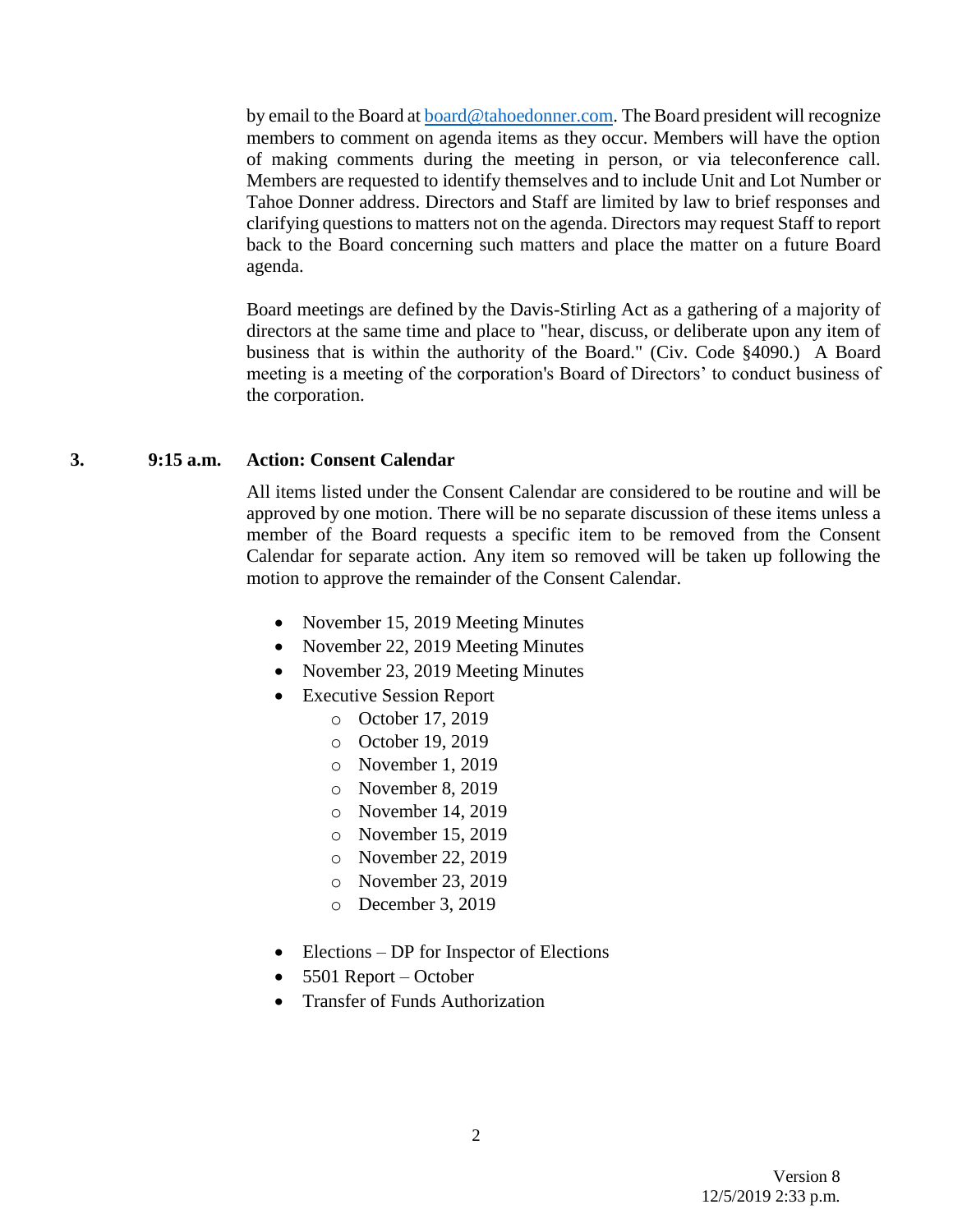#### **4. 9:25 a.m. Committee / Task Force Reports**

The Board of Directors will review the Committee / Task Force written minutes and reports as a routine monthly procedure, with no board discussion or action anticipated. Specific request from chairs for board Action or Discussion will be agenized as separate topics. Routine committee membership adjustments will be placed on the consent calendar.

- Architectural Standards Committee
- Covenants Committee
- Elections Committee
- Finance Committee
- General Plan Committee
- Tahoe Donner Giving Fund Committee

# **5. 9:30 a.m. Discussion: - Senior Transition Team Update**

(Annie Rosenfeld, Miguel Sloane, and Michael Salmon)

The Board of Directors will receive an update of accomplishments/future initiatives from the Senior Transition Team.

# **6. 10:00 a.m. Action: General Manager Transition** (Board of Directors)

The Board will provide an update on the General Manager transition status. The Board will also discuss potential members for the search process task force.

# **7. 10:30 a.m. BREAK**

**8. 10:40 a.m. Action: 2020 Architectural Standards Fee and Fines Schedule 45-Day Notice** (Rod Whitten, Chair of the Architectural Standards Committee)

> The Board of Directors will discuss and may take action on the proposed 2020 Architectural Standards Fee and Fines Schedule 45-day notice to the membership.

# **9. 11:20 a.m. Action: Committee Charters and Committee Appointments**  (Board of Directors)

The Board of Directors will review and discuss committee charters and any proposed changes. The Board of Directors will also discuss potential new Committees/Task Forces not limited to 5501 and Downhill Ski. The Board of Directors will take action on membership reappointments and initial appointments to the committees.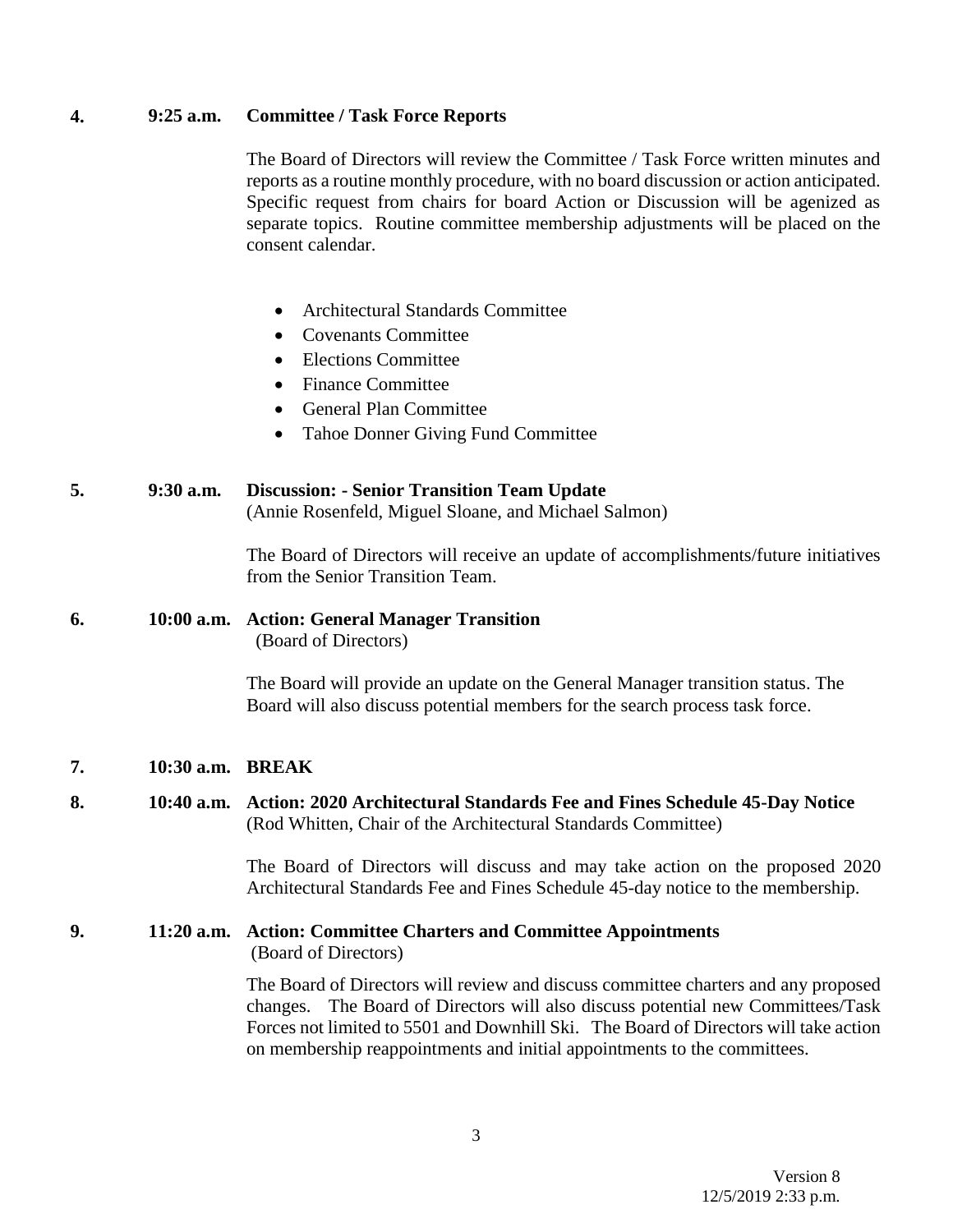# **10. 12:00 p.m. Action: Downhill Ski Building Remodel or Rebuild Workshop**

(General Plan Committee and Jon Mitchell, Director of Capital Projects)

The Board of Directors will discuss the Downhill Ski Project following an update by staff and General Plan Committee members. Discussions may include build sizing, the timing of remodel or rebuild, and other elements of the project.

# **11. 12:20 p.m. LUNCH**

All members are invited to join the Board of Directors for lunch. The Board Meeting will resume promptly at 1:00 p.m. to Agenda item 12.

# **12. 1:00 p.m. Executive Session (closed to members)**

The Board is allowed to meet in "executive session" to discuss certain topics (Civil Code §4935).

The Board of Directors plan to meet in Executive Session to discuss the following:

- Legal Matters
- Personnel Matters
- Appeals
- Hearing
- Contracts
- Approval of Executive Session Minutes

# **13. 3:30 p.m. Adjournment**

The next regularly scheduled Board of Directors meeting will be on **January 25, 2020** at the Northwoods Clubhouse, Mezzanine Room.

# **Tahoe Donner Committee Meeting Schedule**

<https://www.tahoedonner.com/wp-content/uploads/2019/07/Committee-Meeting-Schedule.pdf>

- Architectural Standards Committee  $\circ$  Next Meeting – January 15, 2020 9:00 a.m.
- Covenants Committee
	- o Next Meeting January 9, 2020 at 3:00 p.m.
- Elections Committee
	- o Next Meeting TBD
- Finance Committee
	- $\circ$  Next Meeting January 9, 2020 at 3:00 p.m.
- General Plan Committee
	- o Next Meeting January 6, 2020 at 2:30 p.m.